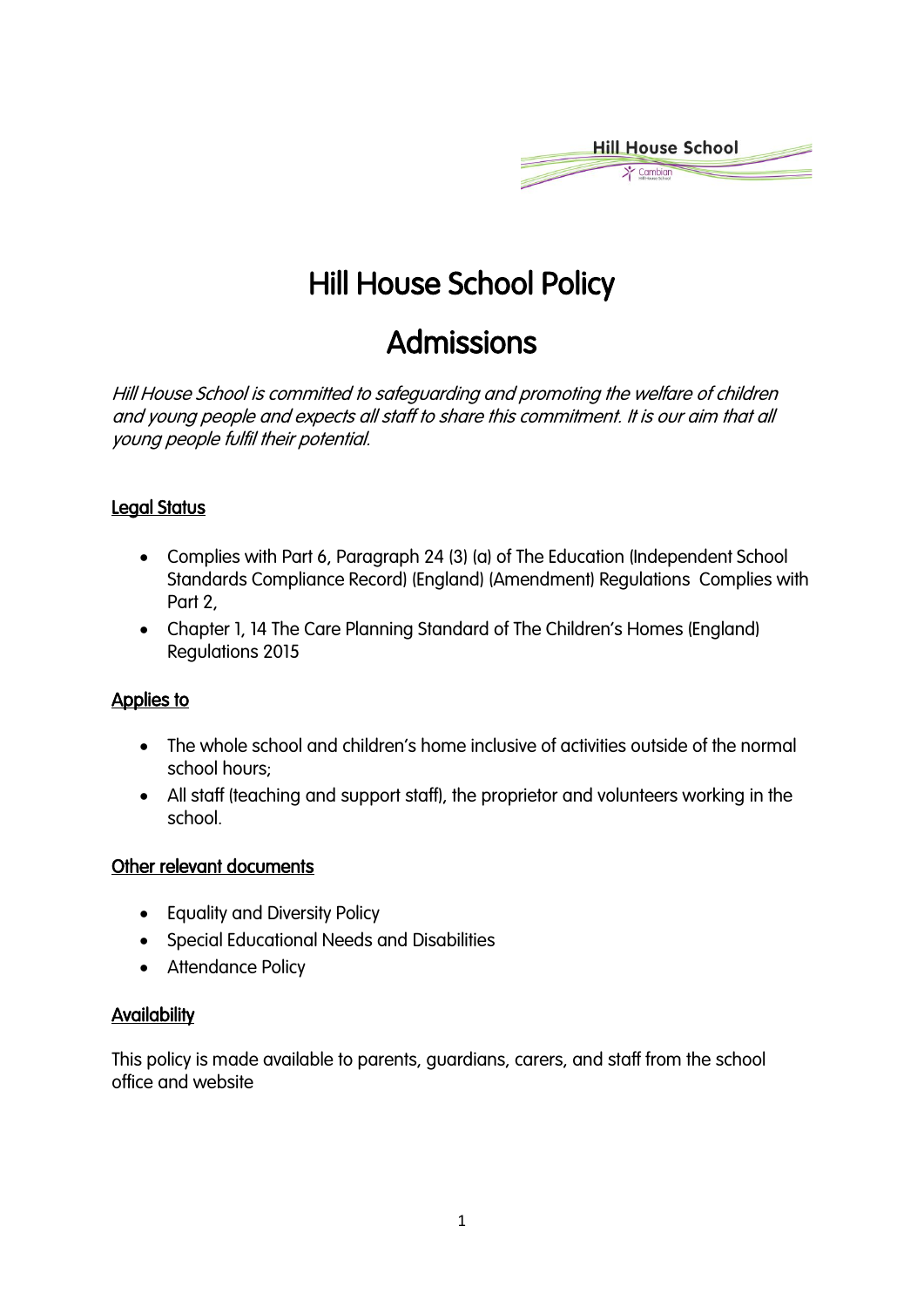## Admission Policy

At Hill House School we are registered to care for and educate children with from the age of 11 to 19 years of age with autism, complex learning difficulties and associated behaviours. No child is refused entry on the grounds of race, ethnicity, gender, religion or sexual orientation. We require confirmation of the date of birth of a child.

## Student Profile

Our school provides 52 week residential placements for students of both sexes aged 11+ with autism, complex learning difficulties and associated behaviours. Our interventions focus on education, stabilisation of behaviour and development and acquisition of daily living skills. We work to enable our students to achieve greater independence, selfadvocacy and the confidence they need to pursue a brighter future. Hill House gives access to the full National curriculum at an appropriate level through skill-based learning and a vocational life skills curriculum for older students. Our students are assessed on a termly and an annual basis and reports are sent to parents and authorities on progress achieved

## Admissions Policy Appendix

Young people may be referred to the Cambian Group at any time during the academic year in one of two ways:-

- Via the Cambian Group
- Via a local authority

As much information as possible will be sought at the point of referral to inform assessment as to whether the referral is appropriate and as to whether the school is able to meet the needs of the young person. Information sought should include:

- young person's name;
- age and date of birth;
- gender;
- ethnic background, cultural needs, religious needs/persuasion;
- health needs & history;
- educational history, needs, current provision, support received & required including whether there is a statement of special educational needs proposed educational plan;
- risk issues, level of supervision required, establish if any history of selfharm/suicide, history of volatile and aggressive behaviour, child protection issues, risks presented by third parties;
- expectations and requirements sought by the placing authority to need the young person's needs;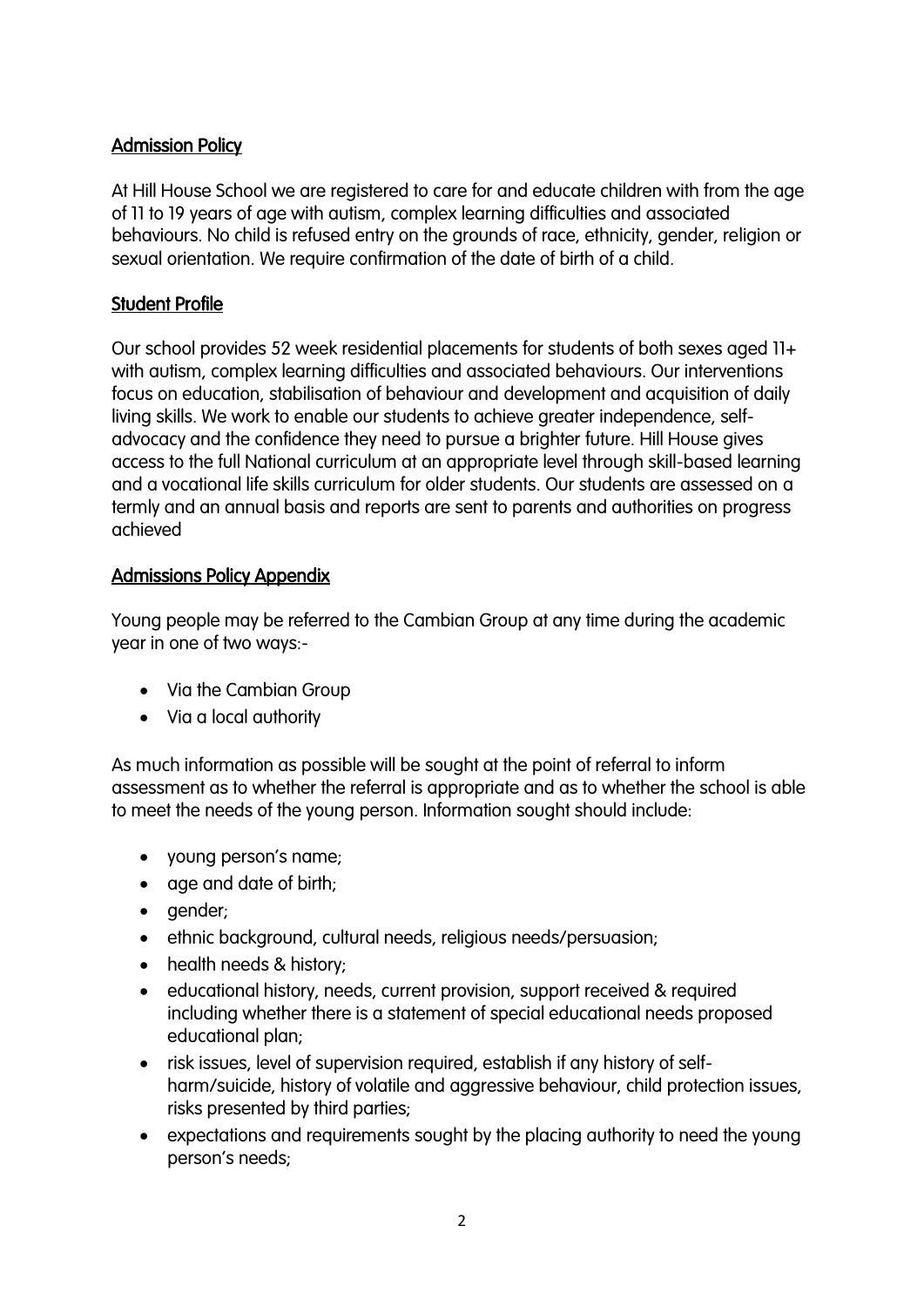- the name, address and telephone number of the young person's case accountable social worker (if applicable);
- the young person's legal status;
- the young person's and their family's social history;
- any special issues e.g., restriction of contact, child protection and
- criminal history (if any) and whether any existing criminal proceedings are outstanding.

The information provided will assist the Principal in her assessment as to whether a school placement is viable and appropriate. The Principal will consider whether the school has sufficient staffing in terms of number and experience to manage such admission both in terms of the individual young person's needs and respect of the potential impact that the admission may have on existing group dynamics. In line with Children's Homes (England) Regulations 2015, the Registered Person ensures that children are admitted to the home only if their needs are within the range of needs of children for whom it is intended that the home is to provide care and accommodation, as set out in the home's statement of purpose.

An impact risk assessment is completed by the team

### Admission

The Registered Person ensures that arrangements are in place to ensure the effective induction of each child into the home, to manage and review the placement of each child in the home and to plan for and help, each child to prepare to leave the home or to move into an adult home in a way that is consistent with arrangements agreed with the child's placing authority.

The young person's details are entered into the School admissions register and accompanying information filed. The young person will be shown around the school and introduced to the staff and other young people. An individual timetable will be discussed, taking into account of the young person's age, aptitude and ability.

Initial assessments will be carried out within the first three months from admission and a copy of the results will be discussed at an initial review meeting with the placing authority and parents and team involved in the education and residential settings.

#### Monitoring and Review

• This policy will be subject to continuous monitoring, refinement and audit by the Principal.

Principal of Hill House; Kate Landells Hill House School, Boldre, Lymington, Hants. SO41 8NE Tel: 01590 672147 Email: [kate.landells@cambiangroup.com](mailto:kate.landells@cambiangroup.com)